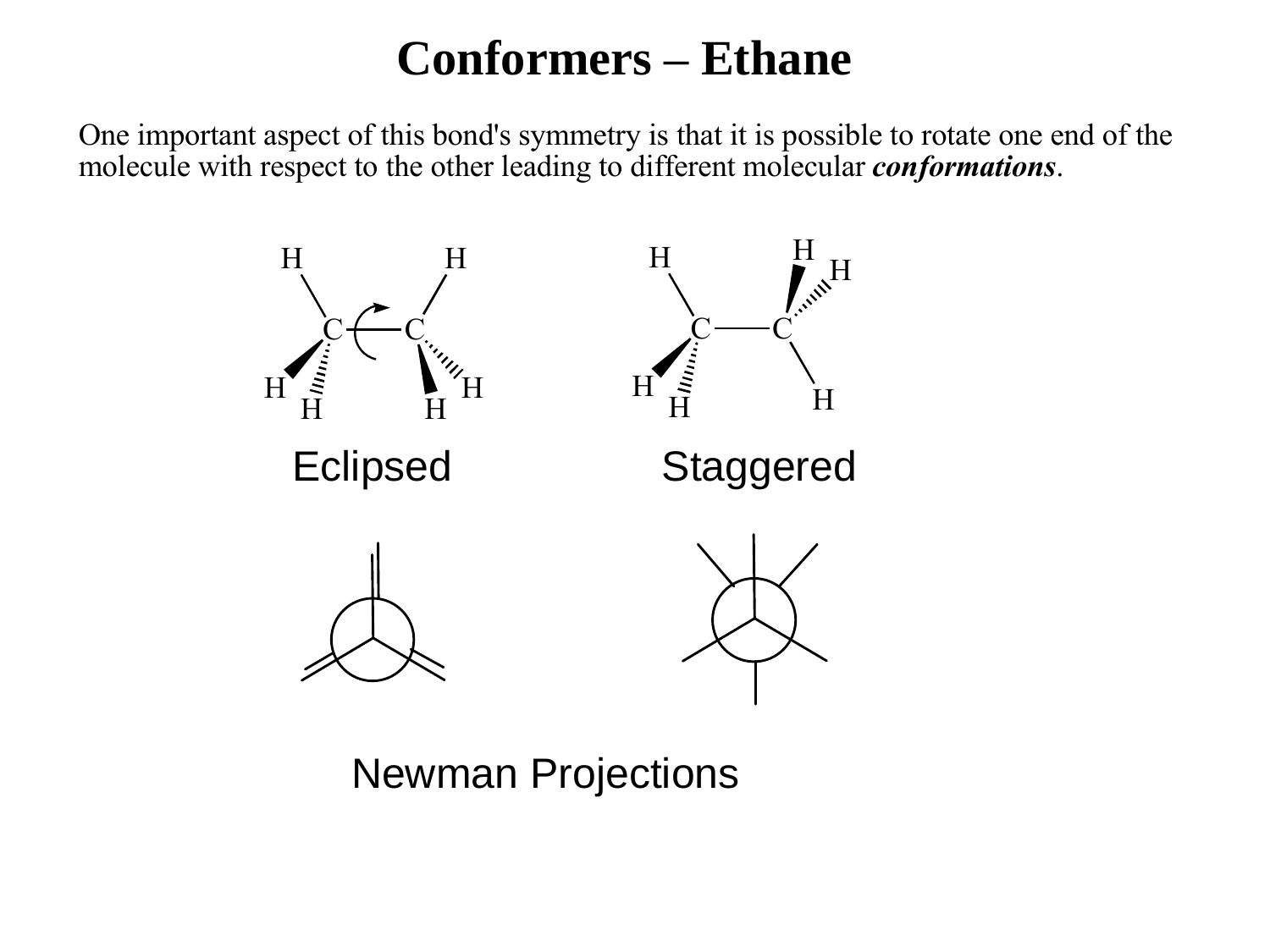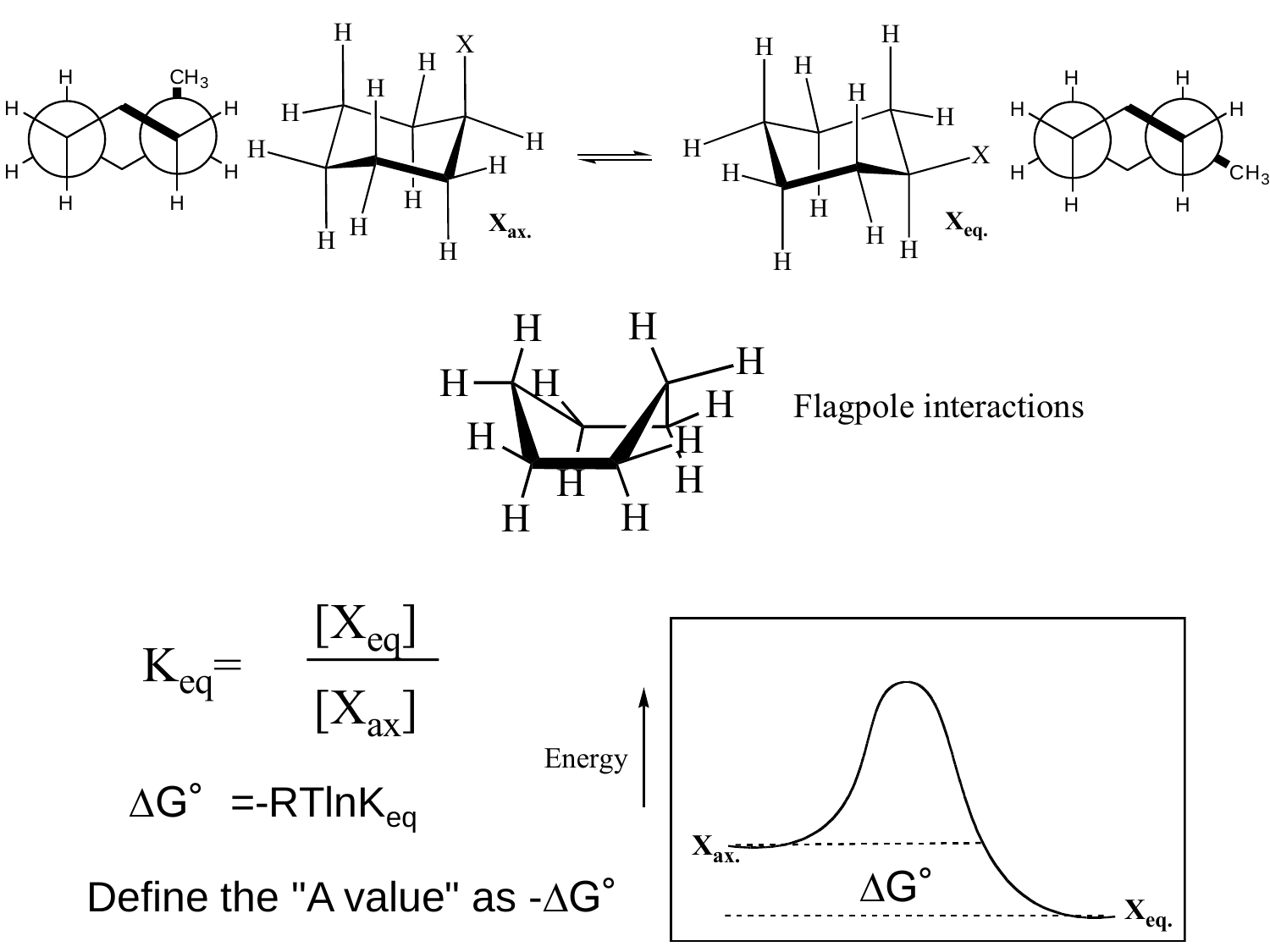

| X                               | $K_{eq}$       | $\Delta G^{\circ}$ (kcal/mol) |
|---------------------------------|----------------|-------------------------------|
| H                               | $\mathbf{1}$   | $\overline{0}$                |
| CH <sub>3</sub>                 | 19             | $-1.74$                       |
| $CH_2CH_3$                      | 21             | $-1.79$                       |
| CCH <sub>3</sub> ) <sub>3</sub> | 3300           | $-4.8$                        |
| $-CH=CH2$                       | 15             | $-1.6$                        |
| $-C = CH$                       | 2.2            | $-0.46$                       |
| $\mathbf F$                     | 1.7            | $-0.3$                        |
| Cl                              | 3              | $-0.6$                        |
| Br                              | $\overline{3}$ | $-0.6$                        |
| I                               | 2.3            | $-0.5$                        |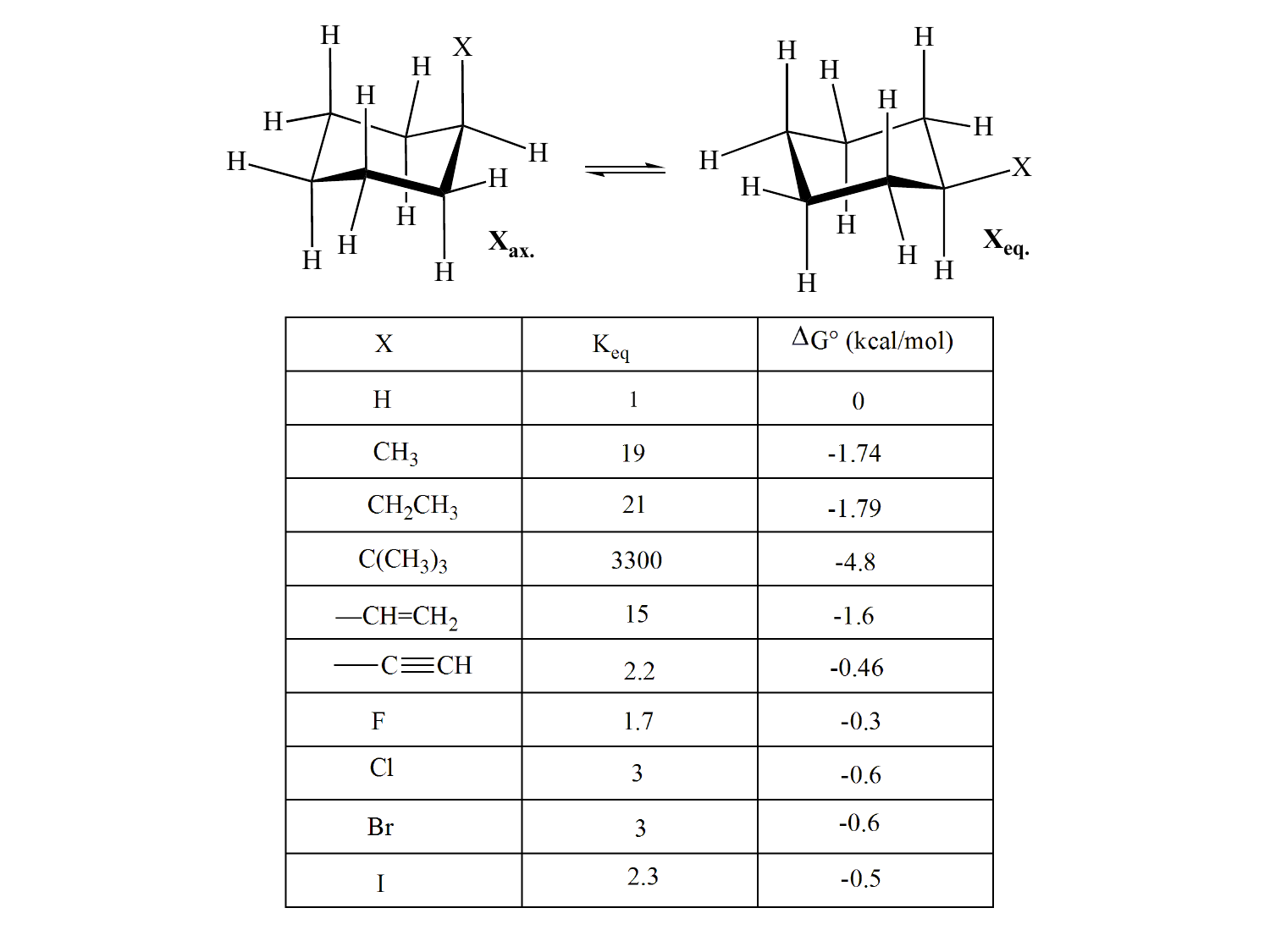## **Conformers – Disubstituted Cyclohexanes**









cis-1,2-dimethylcyclohexane



trans-1,2-dimethylcyclohexane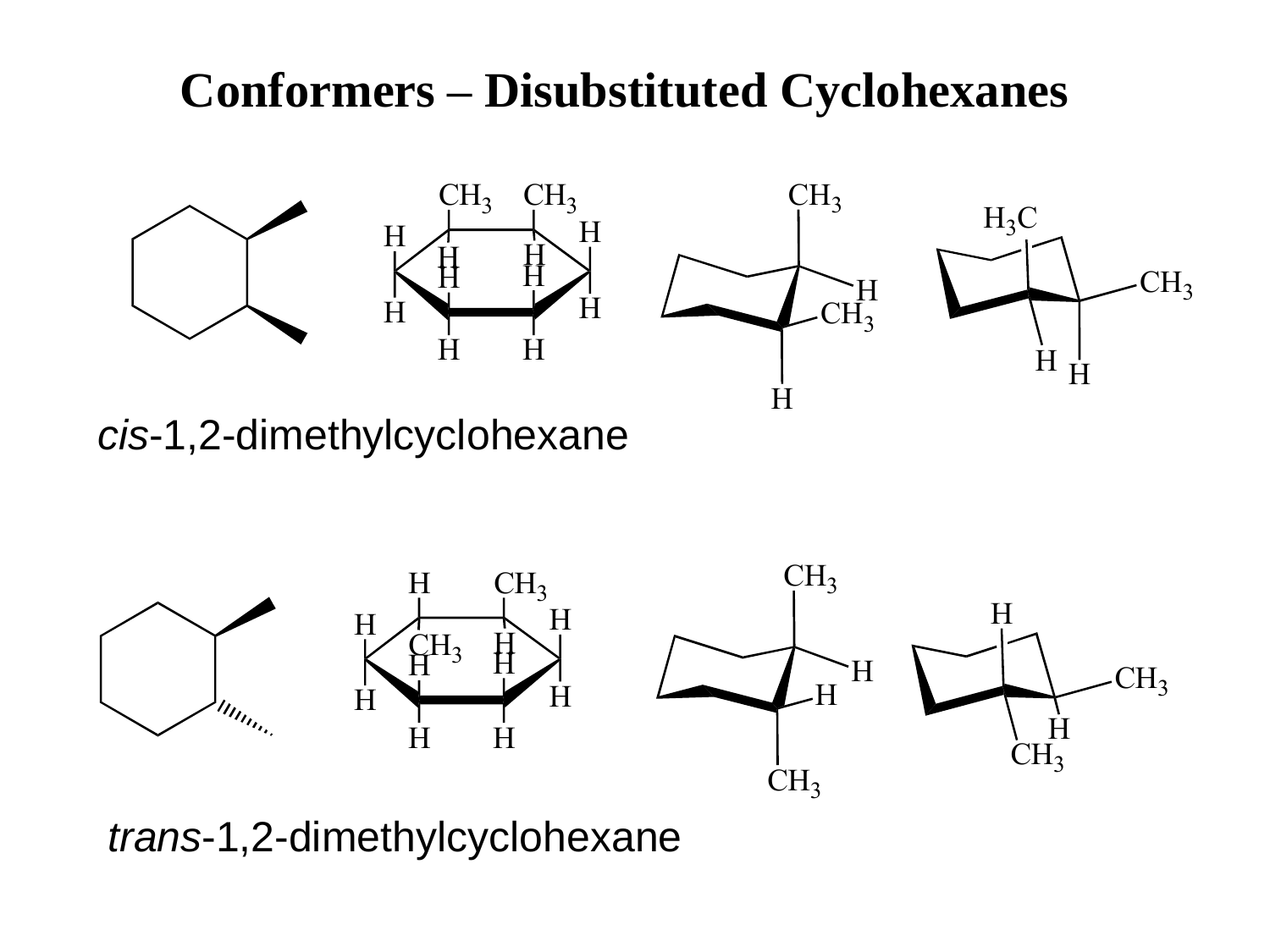## **Conformers - Disubstituted Cyclohexanes**

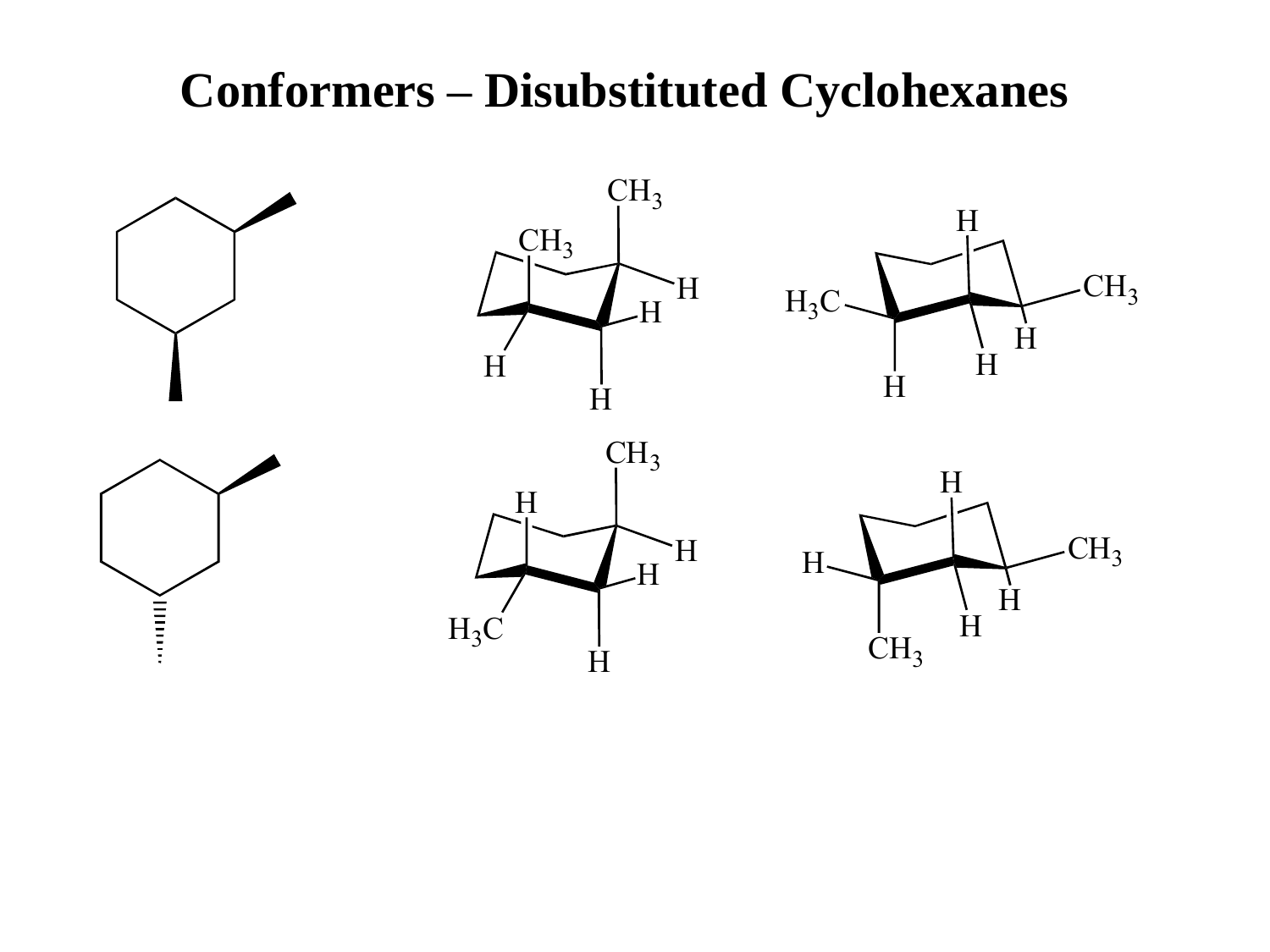## **Conformers - Disubstituted Cyclohexanes**

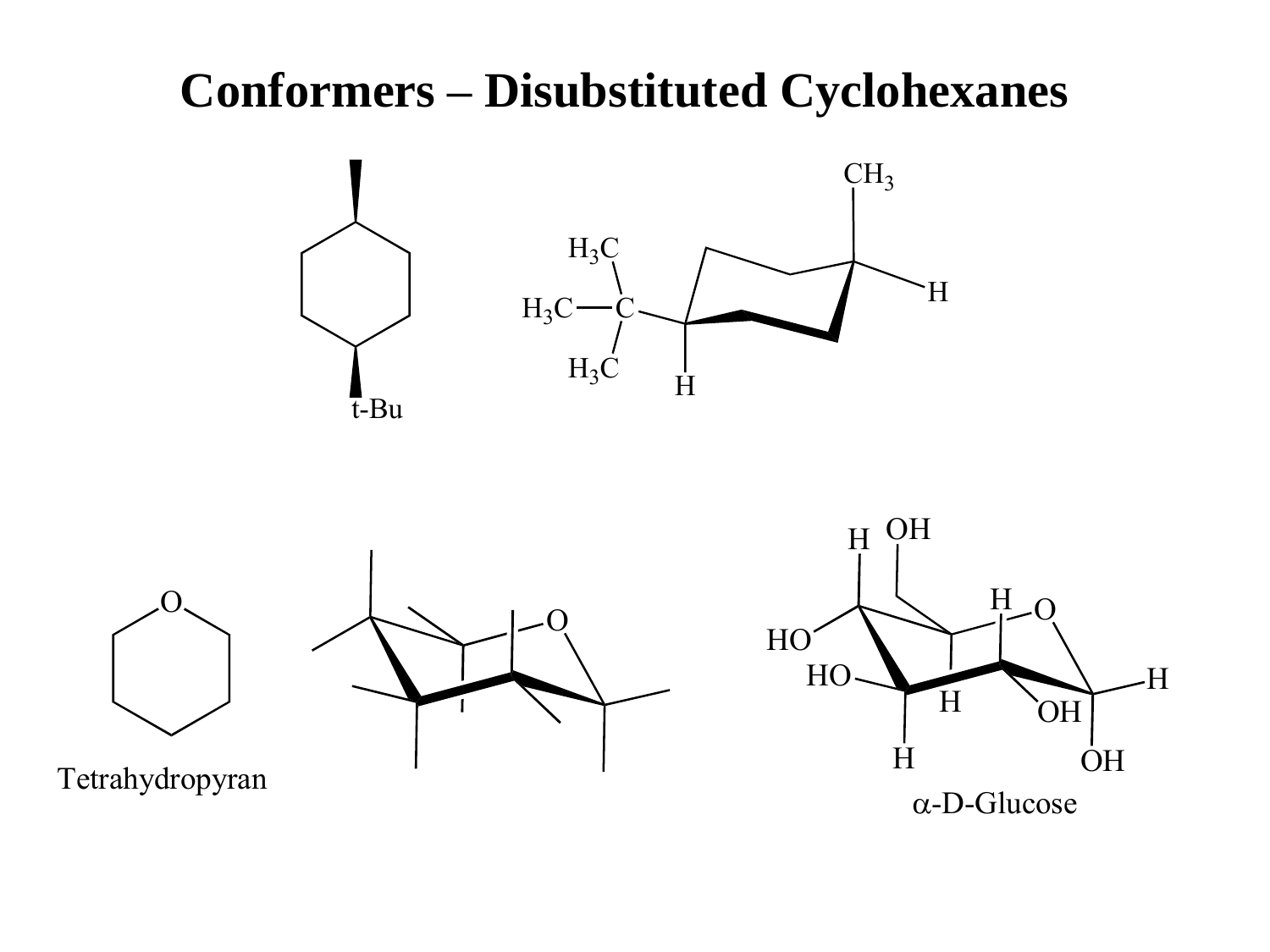# **Conformers – Cycloalkanes and Chirality**

• Remember, ring flips are like bond rotations – they only change the conformation of the molecule. Therefore, you are allowed to do ring flips to determine if your molecule is chiral or not.

• Convince yourself that *cis*-1,2-dichlorocyclohexane is achiral.

• Convince yourself that *trans*-1,2-dichlorocyclohexane is chiral.